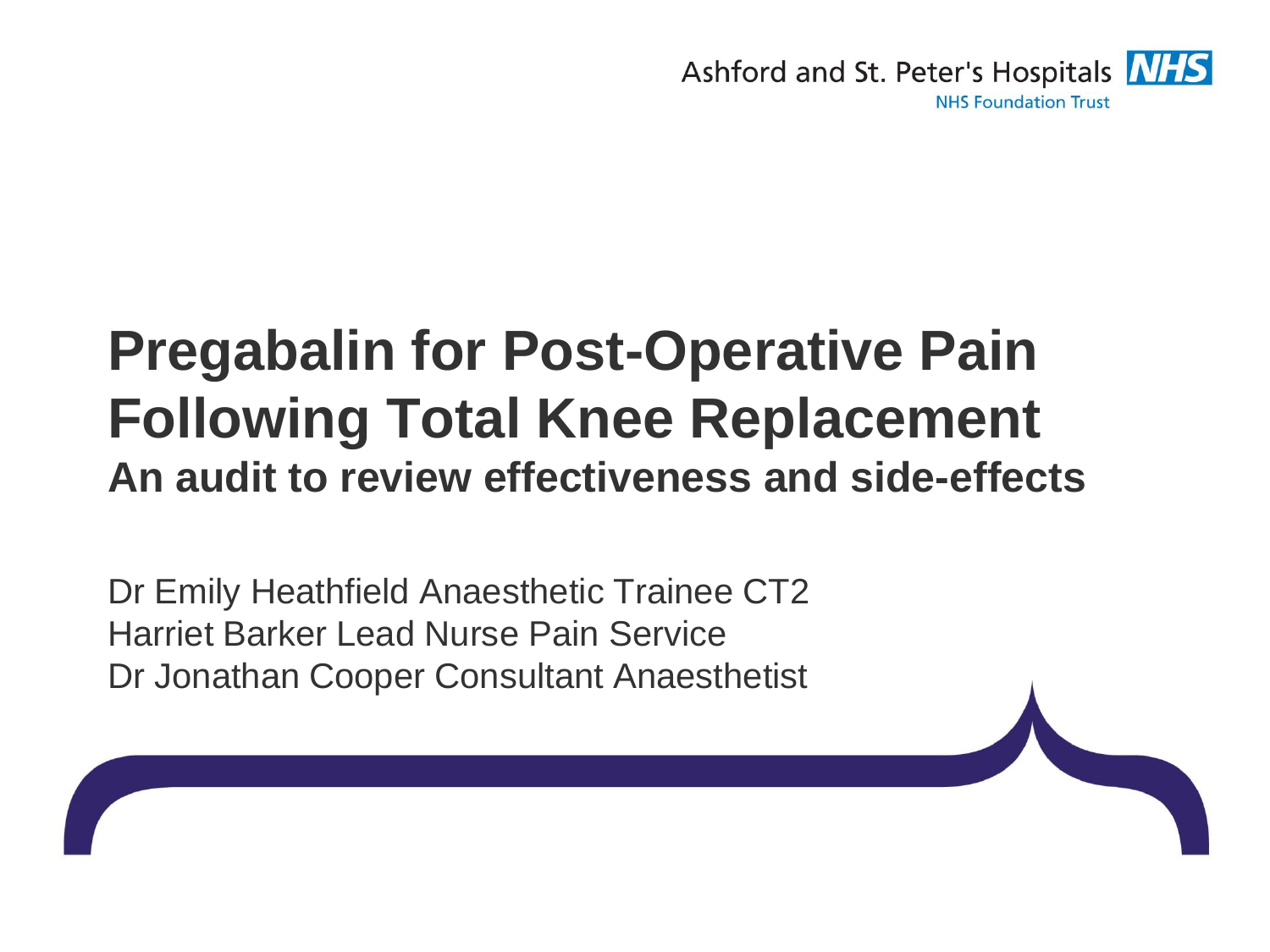# **The problem**

- An increase in falls on an elective orthopaedic ward during July-September 2016
- Suggestion that the falls were due in part to the introduction of pregabalin post TKR surgery
- Of the 14 falls during that period 11 patients had undergone TKR surgery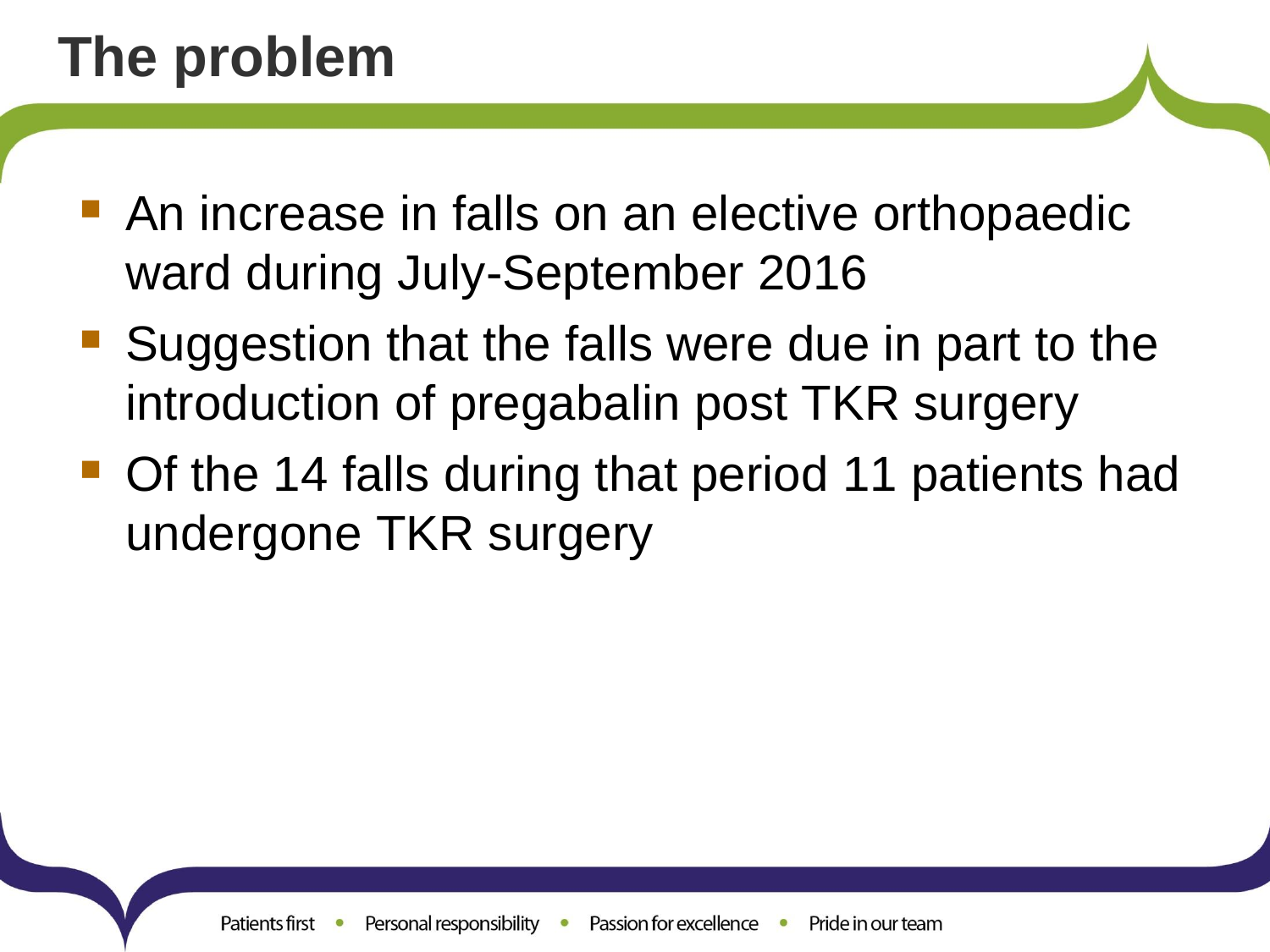# **Background**

- A drug regime for patients undergoing Total Knee Arthroplasty (TKR) was devised in response to reports of variable analgesia regimes and feedback from physiotherapists that patients could not always manage their outpatient physiotherapy
- As TKR surgery is more painful than THR the decision was made to give 50mg pregabalin bd for 10 days
- A pre-printed drug chart was introduced to in September 2015 following ratification by DTC
- Reports of increased falls were brought to the Inpatient Pain Service in October 2016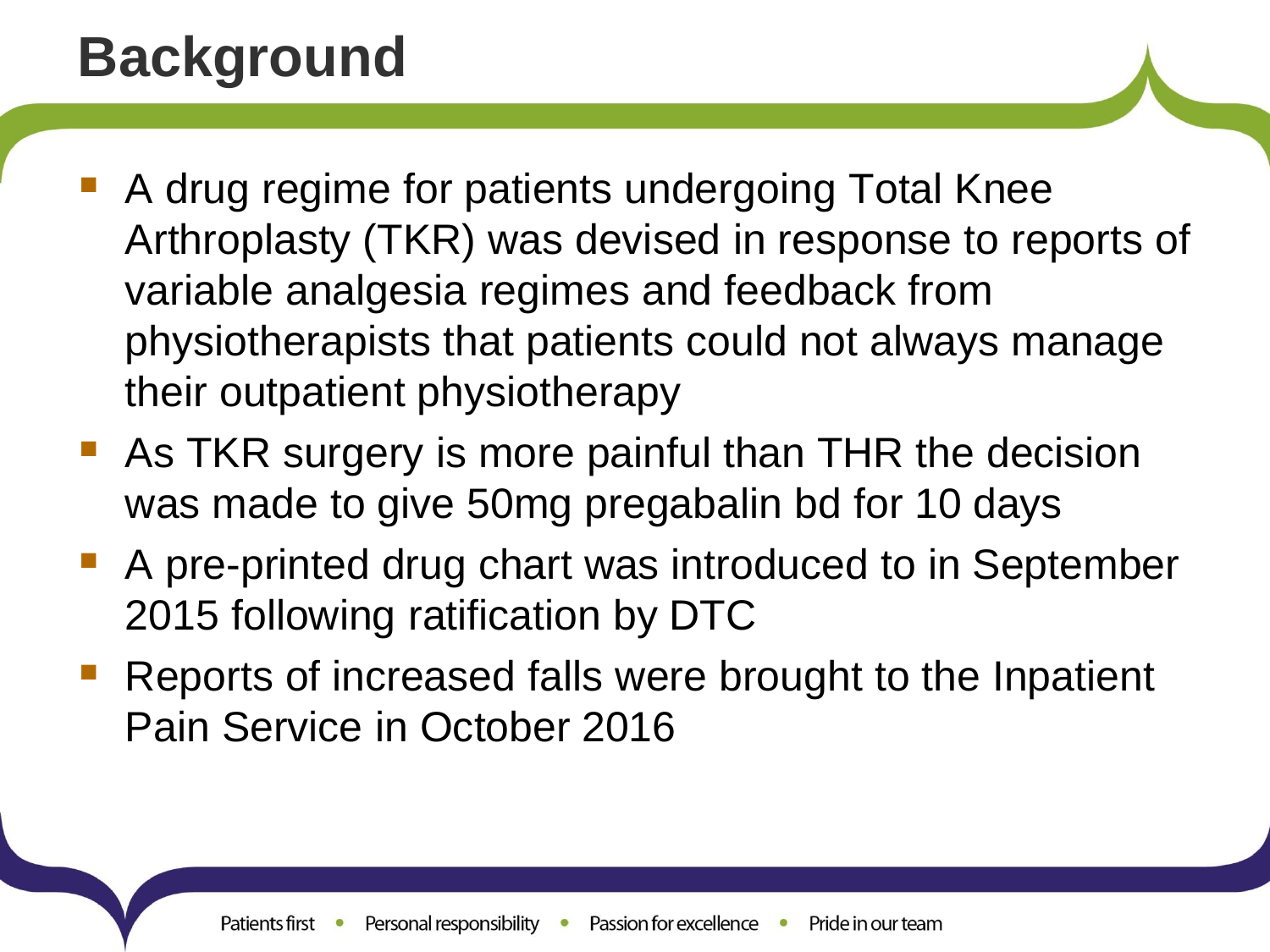### **Response**

- Falls can be catastrophic for the individual and due to the high percentage of them being reported in TKR patients decisive action was needed
- **Pregabalin's common/very common side effects** include: dizziness, drowsiness and disturbances in muscle control and movement
- The initial reaction was to stop the pregabalin but the eventual decision was to reduce the dose to 25mg nocte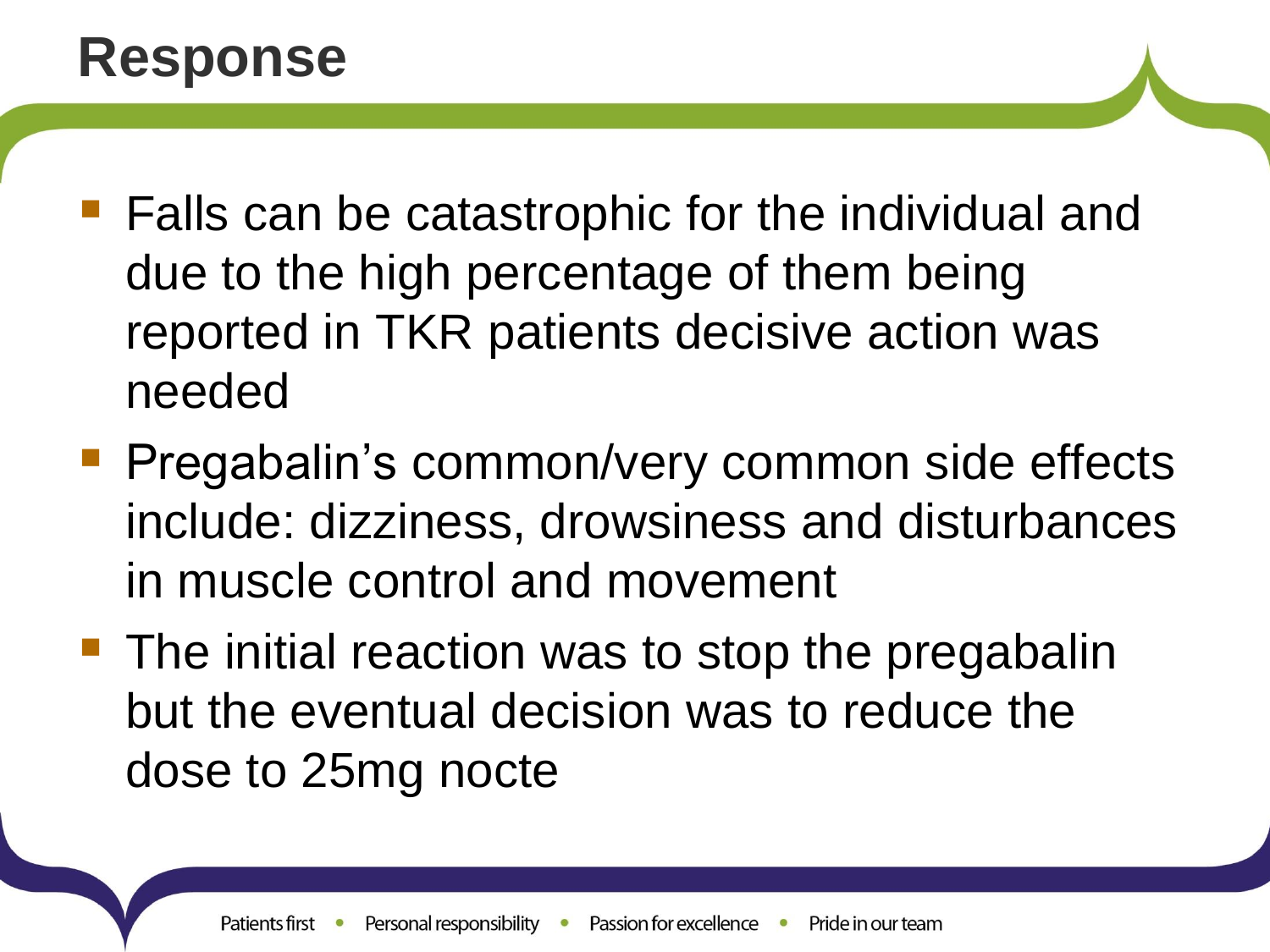# **Concerns and reason for audit**

- There were concerns within the team that this would result in increased pain
- The decision was made to carry out an audit
- Data was collected from Evolve from all patients who had TKR in October 2016 who had 50mg bd pregabalin and compare against a similar group of patients who had 25mg nocte. The audit looked at:
	- Number of falls in each group
	- **Amount of oral morphine used**
	- Length of stay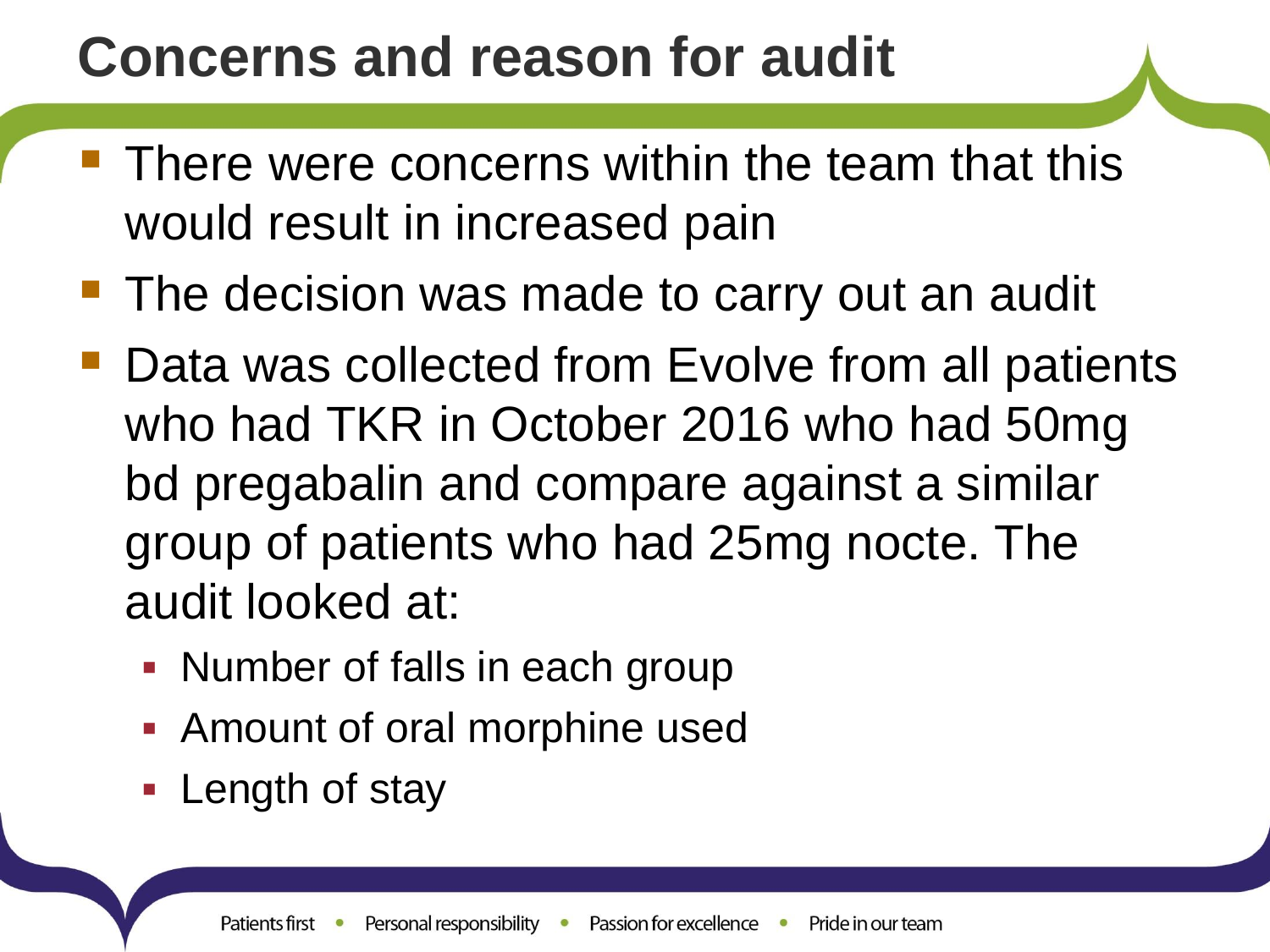# **Results (headlines)**

### **October 2016**

- 41 patients had TKR (one excluded as no drug chart on Evolve) n=40
- Age range 49-87 years
- Mean age 68
- Male/female split 16/24
- Total amount of oral morphine consumed all patients 2090mg (average 52.25mg per patient)
- Mean length of stay 3.6 days
- Number of falls 1<sup>\*</sup>

\* patient had not been given pregabalin

### **February/March 2017**

- $n=40$  patients to match previous group (taken sequentially)
- Age range 50-88 years
- Mean age 67.3
- Male/female split 16/24
- Total amount of morphine consumed all patients 3720mg (average 93 mg per patient)
- Mean length of stay 4.5 days
- Number of falls 0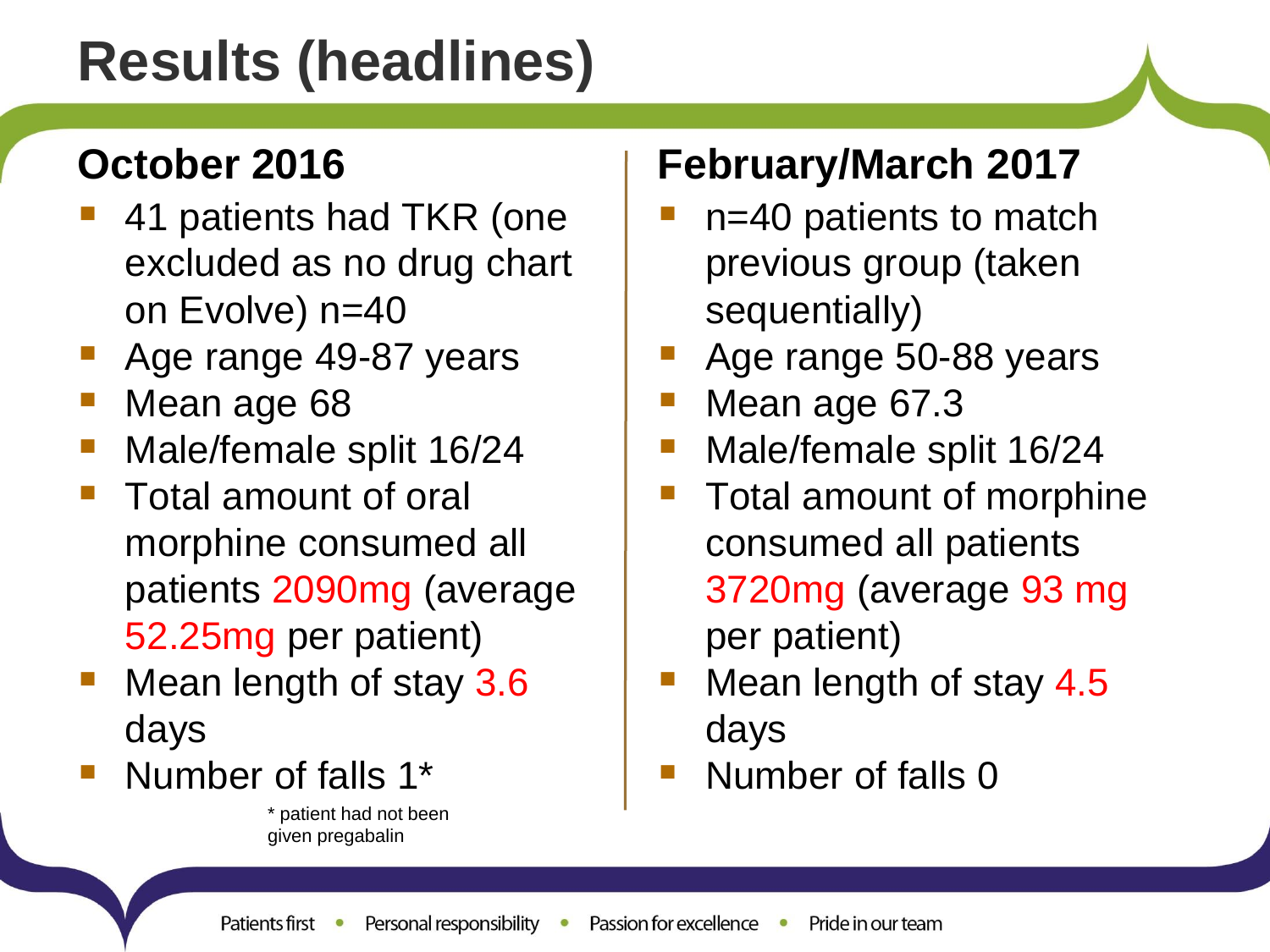## **Results – oral morphine consumption**

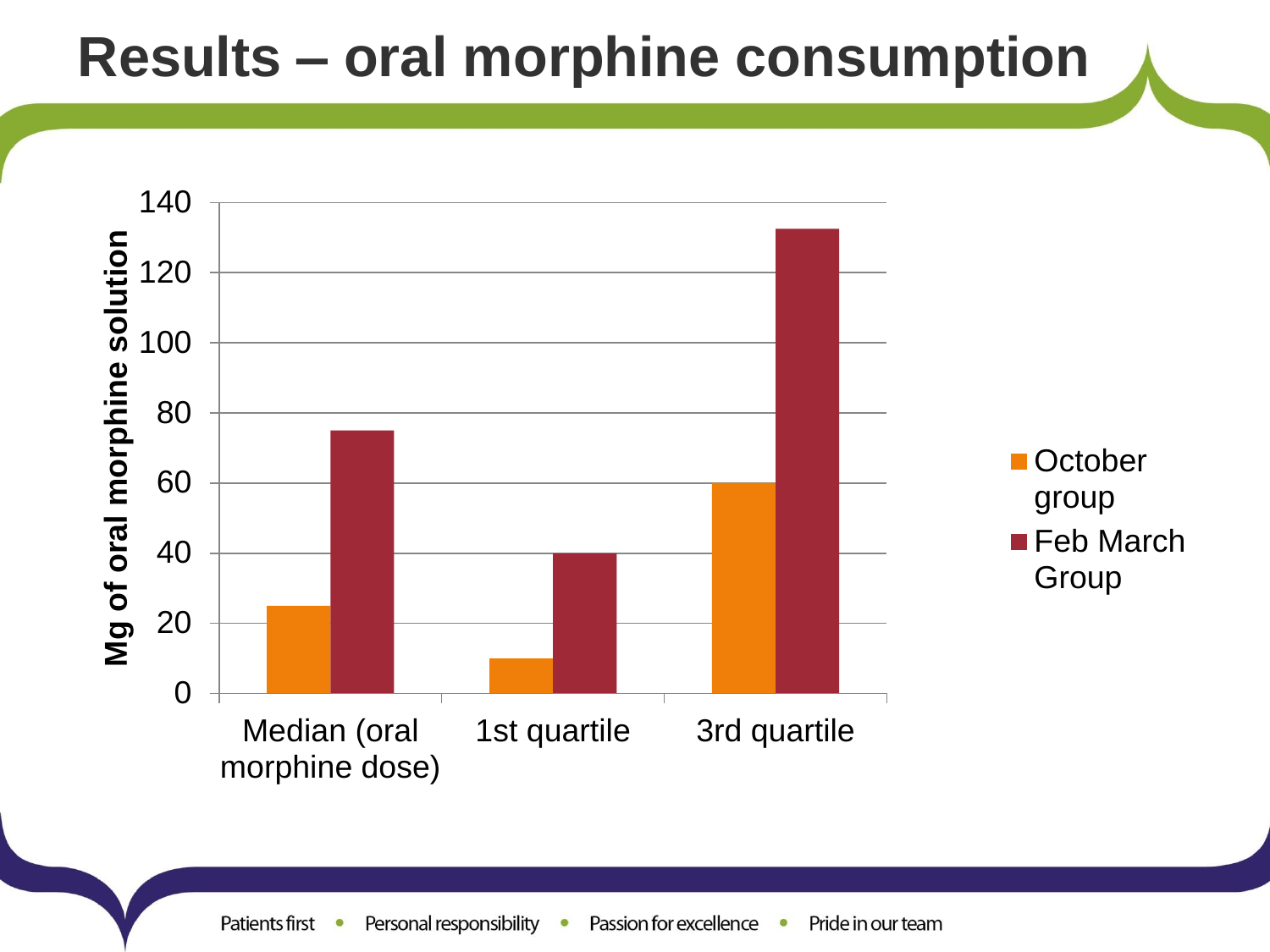### **Results – Length of Stay**



#### **LOS data (mean)**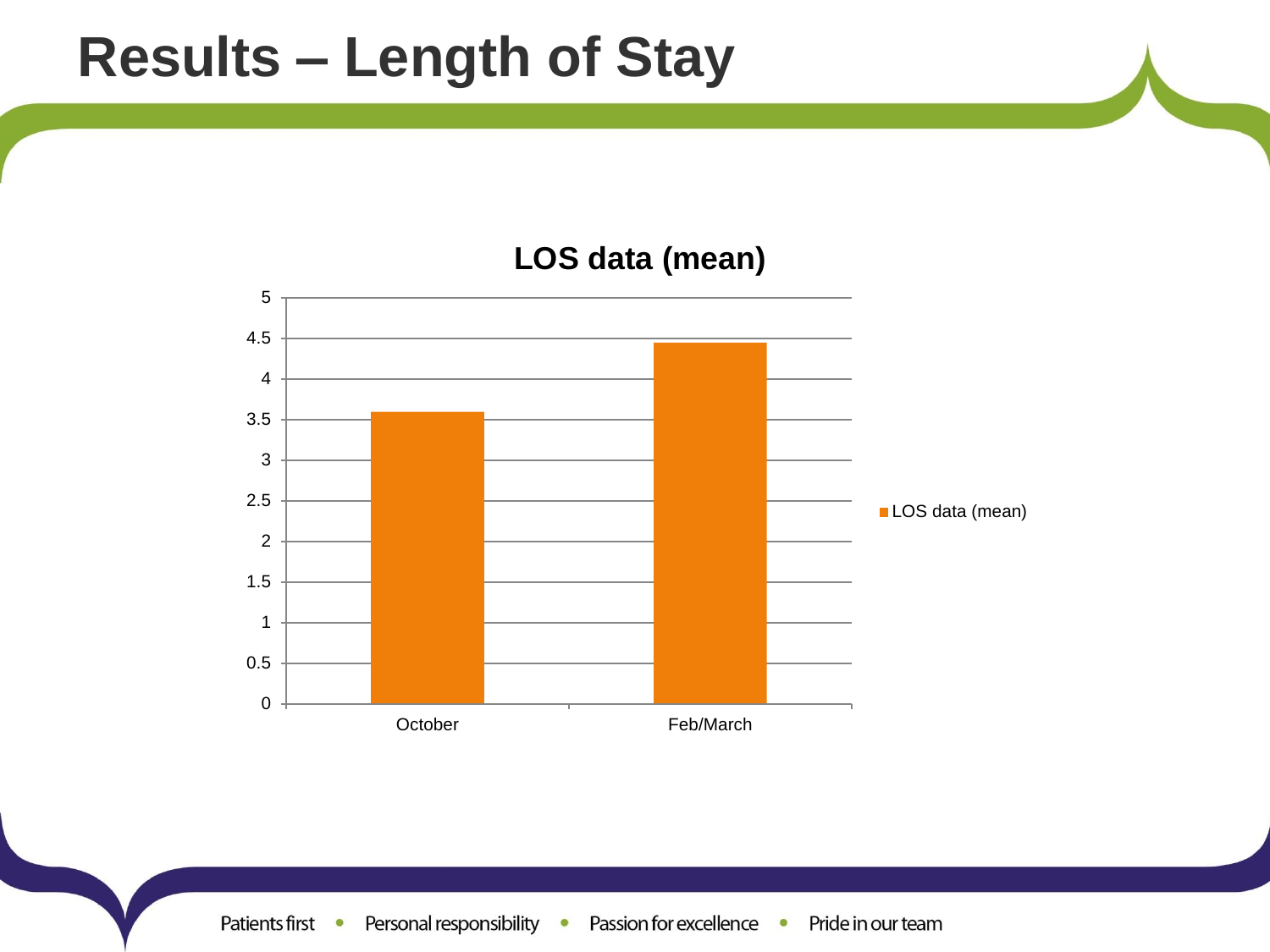# **Falls info**

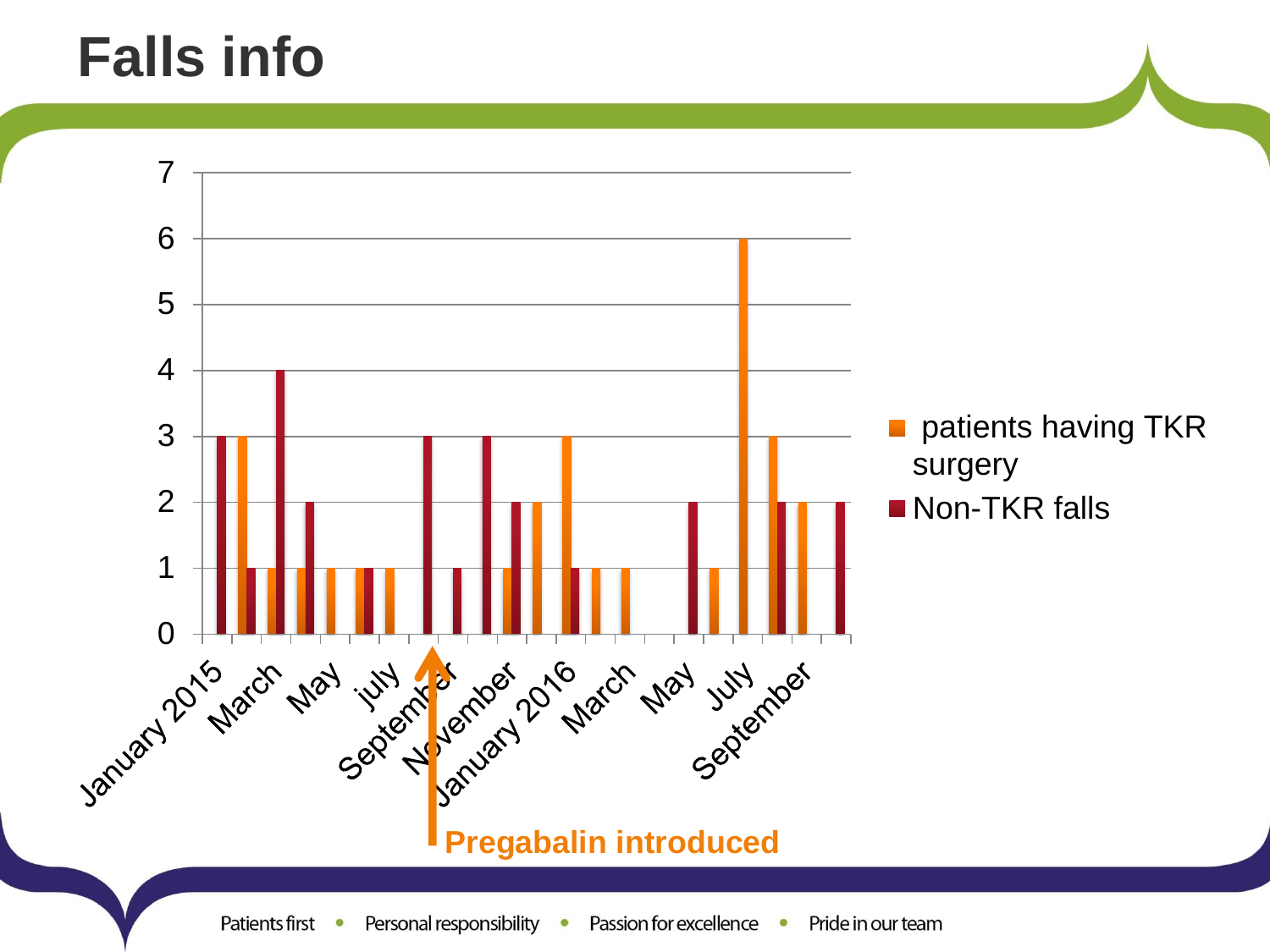## **What the audit seems to be saying**

- **Pregabalin does seem to have an opioid sparing** effect and this seems to impact on length of stay
- The research is very mixed and there is no consensus regarding dose, start point or time it should be given for
- There does not seem to be a link between giving pregabalin and falls
- Another factor should be considered to explain the falls in July 2016